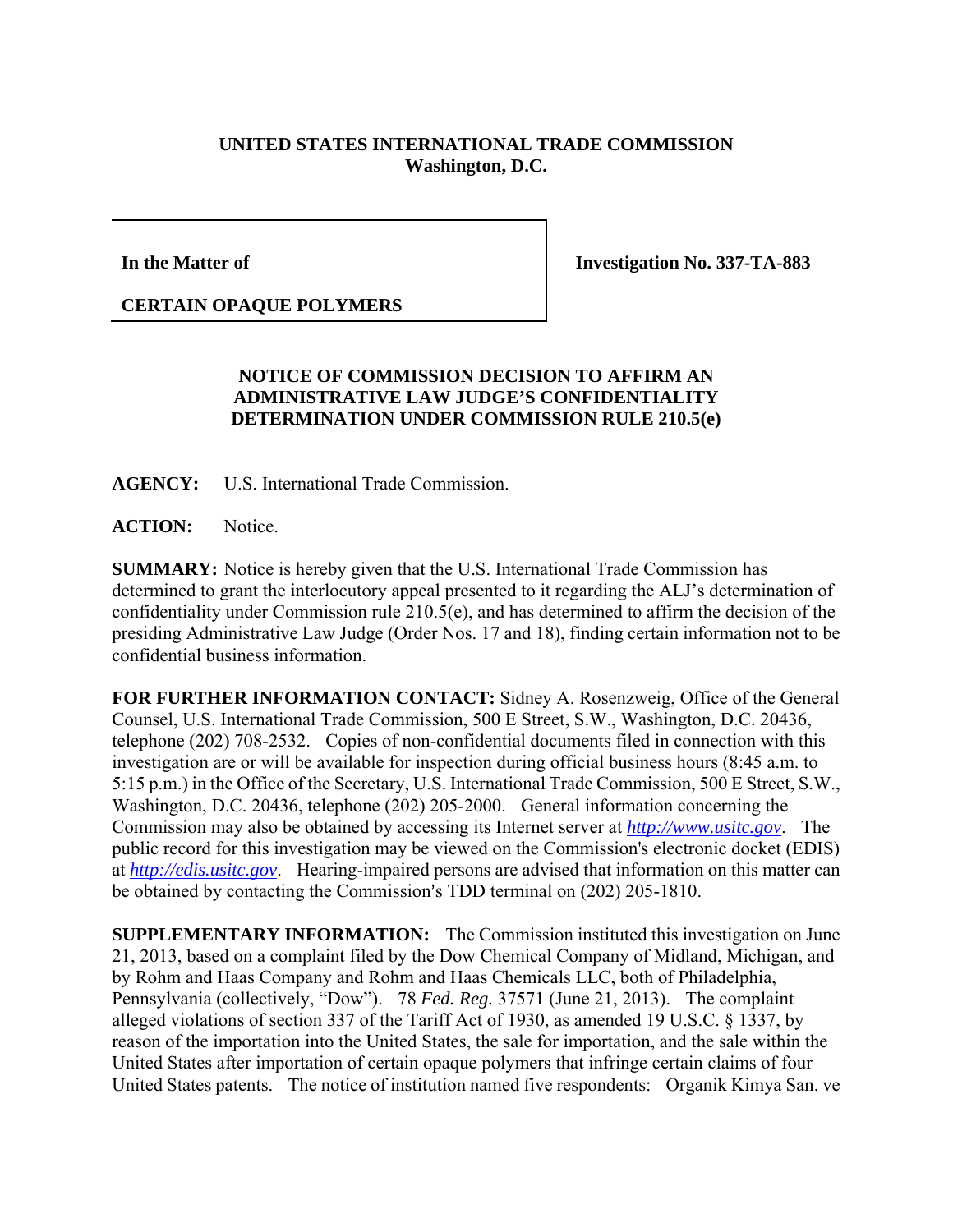Tic. A.Ş of Istanbul, Turkey; Organik Kimya Netherlands B.V. of Rotterdam-Botlek, Netherlands; Organik Kimya US, Inc. of Burlington, Massachusetts (collectively, "Organik Kimya"); Turk International LLC of Aptos, California; and Aalborz Chemical LLC d/b/a All Chem of Grand Rapids, Michigan. The complaint and notice of investigation have since been amended to add allegations of misappropriation of trade secrets. 78 *Fed. Reg.* 71643 (Nov. 29, 2013).

Some of Dow's trade secret allegations are based upon the actions of a former Dow employee. Order No. 15 (Feb. 4, 2014) ordered certain discovery from the former employee, subject to certain safeguards put in place by the ALJ. In Order No. 16 (Feb. 20, 2014), the ALJ ordered certain discovery against Organik Kimya. In redactions originally proposed to the ALJ, Organik Kimya redacted the former employee's name. Subsequently, Organik Kimya agreed that the name of the former employee could be made public in Order Nos. 15 and 16. The former employee objected to disclosure of certain information, including his name, which appears publicly elsewhere in the Commission record. In Order No. 17 (Apr. 7, 2014), the ALJ overruled that objection, and found that the former employee's name could be released publicly in connection with Order Nos. 15 and 16, which have not yet been made public. In Order No. 18 (Apr. 29, 2014), the ALJ denied the former employee's motion for reconsideration, but granted the former employee's alternative request to certify Order No. 17 for interlocutory review by the Commission, pursuant to Commission Rules 210.5(e)(1) and 210.24(b)(2).

On May 4, 2014, the former employee filed his interlocutory appeal. On May 13, 2013, Dow filed an opposition. Organik Kimya did not respond.

Pursuant to Commission Rule 210.24(b)(3), "the Commission may, in its discretion, permit an appeal," and unless "otherwise ordered by the Commission, Commission review, if permitted, shall be confined to the application for review and answer thereto, without oral arguments or further briefs." The Commission has determined to permit the former employee's appeal.

Section 337(n) provides in pertinent part that information properly designated as confidential pursuant to Commission rules may not be disclosed except under protective order. 19 U.S.C. § 1337(n). When the Commission or the ALJ "issues a confidential version of an order, initial determination, opinion, or other document, the Commission or the presiding [ALJ] . . . shall issue any public version of the document within 30 days, unless good cause exists to extend the deadline." 19 C.F.R. § 210.5(f); *see* Notice of Final Rule, 78 *Fed. Reg.* 23474, 23480 (Apr. 19, 2013). That same rule provides that upon "request by the Commission" or the presiding ALJ, "parties must provide support in the record for their claim of confidentiality, pursuant to § 201.6 of this chapter and § 210.4 of this subpart for any proposed redactions that parties may submit to the Commission or the [ALJ] for the preparation of any public version." 19 C.F.R. § 210.5(f). Similarly, the protective order in this investigation states that an "opportunity shall be provided to the supplier of such information to argue its confidentiality prior to the time of such ruling." Order No. 1, ¶ 2(b) (June 23, 2013).

Following these procedures, the ALJ here conducted a teleconference on March 26, 2014 that included counsel for the former employee. During that teleconference, the ALJ expressed